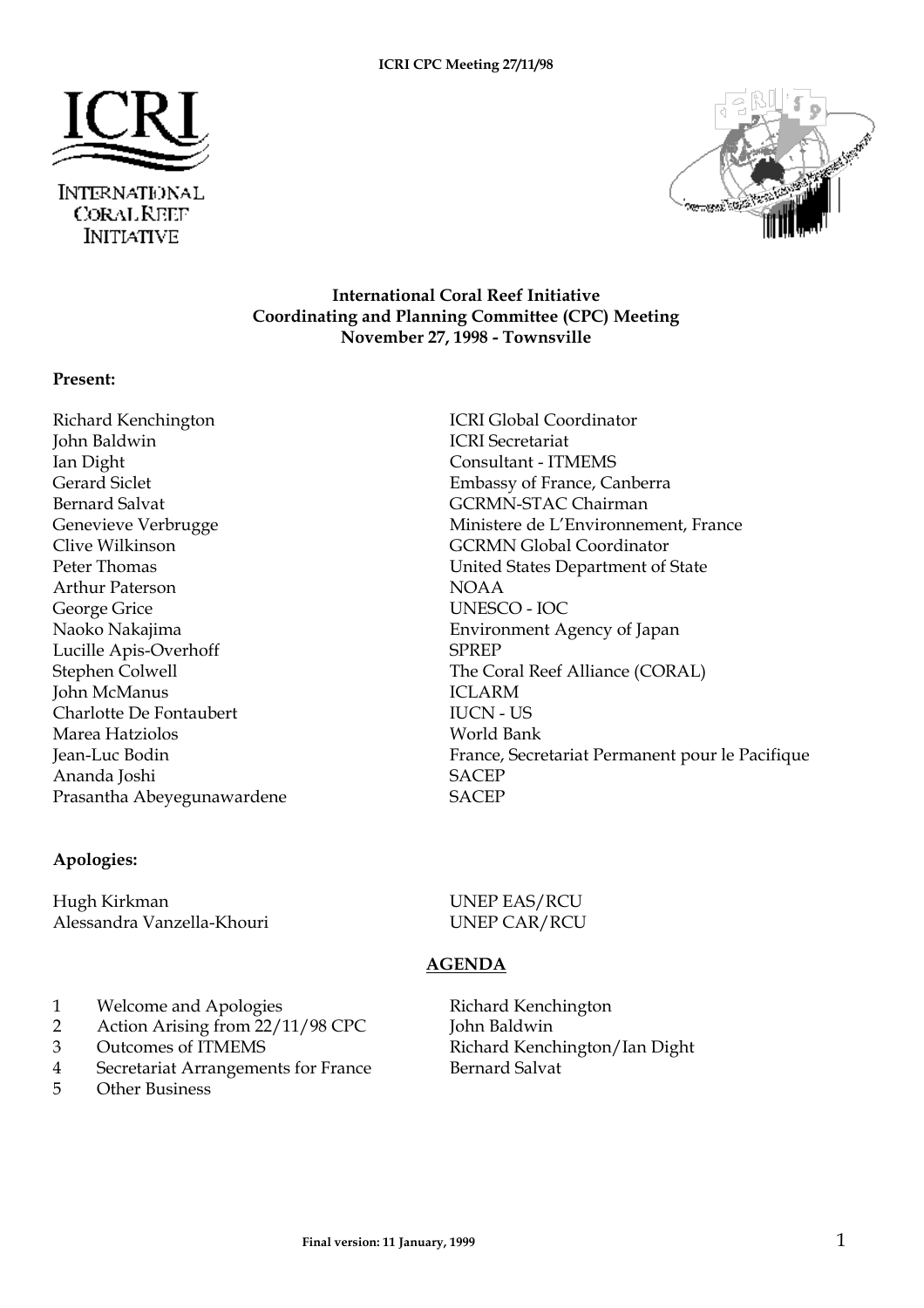#### **Item 1**

Accepted

#### **Item 2**

Nil

## **Item 3**

Prior to discussing the major elements of the outcome statement of ITMEMS members discussed the degree to which the CPC has a "licence" to amend the text. It was agreed that the body of ITMEMS had provided the text to the CPC for action and, as such, the CPC was obliged to leave the text substantially as presented. It was agreed that there was some latitude to effect grammatical and presentation changes without altering the meaning or emphasis of the text. A copy of the document discussed at this meeting, incorporating the changes provided by the final Plenary Session of ITMEMS, is at Attachment 1. Marea Hatziolos suggested that a listing of agencies and organisations attending ITMEMS would make a useful appendix

Discussion on the text centred on the section titled "**Current Priorities for Action**". Discussion among members focussed on what action, if any, the CPC as a body could take to address the issues or associated actions as follows:

## *"Ignorance is destroying coral reefs ..."*

Discussion centred on the need for a broad, efficient and effective coral reef communications and awareness network. Members noted that the existing Secretariat arrangements with an email and Internet system were a good start but that the system needed expansion. Stephen Colwell identified that the CORAL network has an Internet Directory with over 106 entries from NGO's, agencies, etc. It was also pointed out that the World Bank is commencing a "kiosk" system on the Internet allowing the posting of information and other discussion documents.

Members from South Asia and the Pacific identified that, on a regional basis, awareness and communications networks currently exist and are working. External linkages to and from those networks would enhance their utility.

Discussion then focussed on the need to encourage regional networks but that two matters needed to be addressed. the first was a mechanism to link those regional arrangements. the second was the important need for regional and national focal points to be identified. Networks can not function effectively without focal points to deal with logistics matters and as sources of enthusiasm and encouragement within the network. It was agreed that countries associated with ICRI should endeavour to establish not only a focal point but also a stakeholder-based ICRI National Committee or similar coordinating mechanism. Clive Wilkinson stated that such a network would be an asset to the coordination and extension functions of the GCRMN.

#### *"Pollutants, including sediments and ..."*

Peter Thomas suggested that for this topic, and others where relevant, CPC members collate pertinent reports and bring these to the next meeting of CPC. It would be necessary to advise the Secretariat beforehand that this was occurring.

#### *"Destructive and unsustainable fishing practices ..."*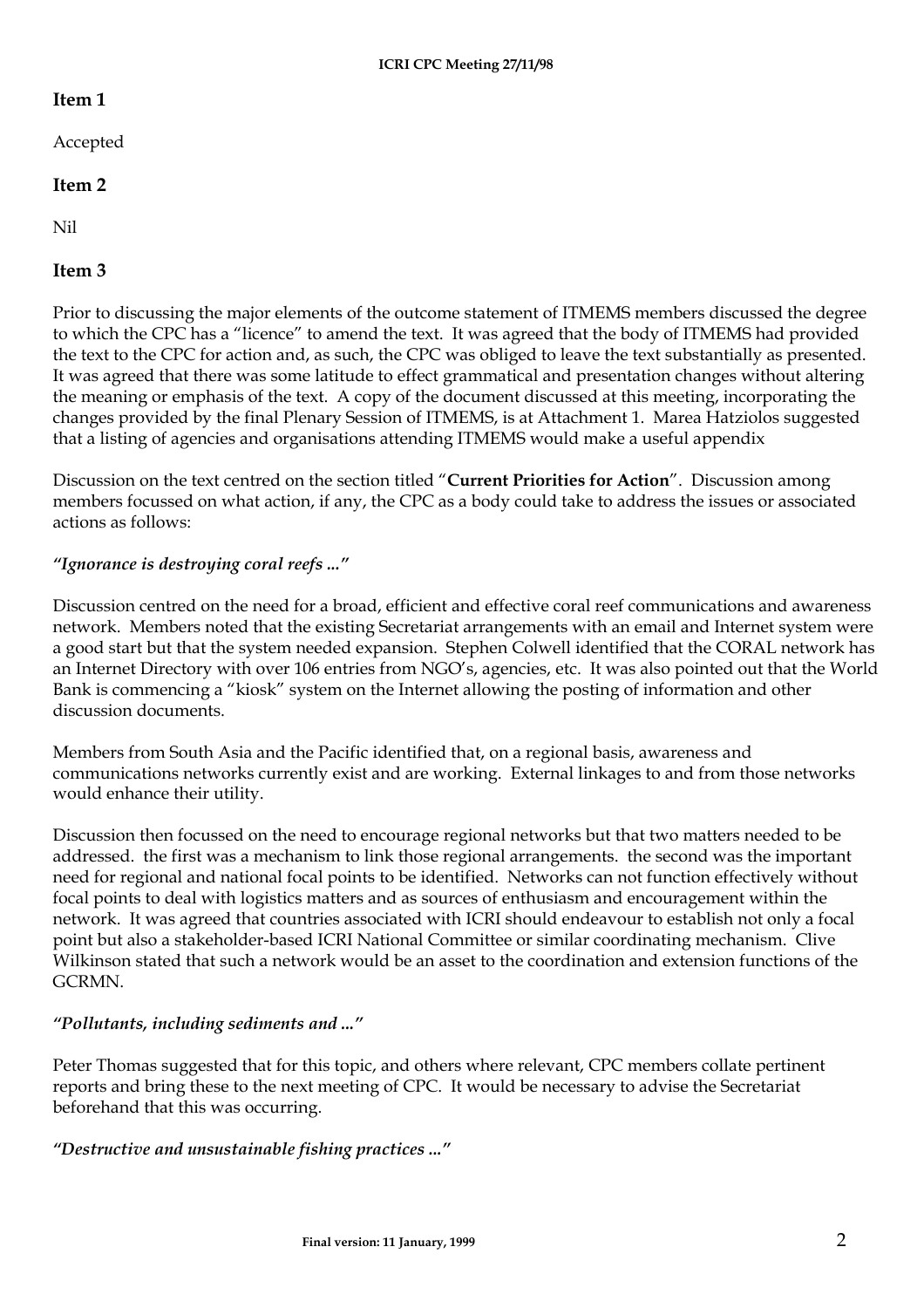#### **ICRI CPC Meeting 27/11/98**

George Grice noted the coming conference entitled "The Effects of Fishing on Ecosystems" organised by the Scientific Committee on Ocean Reserves (SCOR) group as an appropriate venue for the outcomes of ITMEMS to be presented.

#### *"Activities of the private sector ..."*

Ian Dight advised members that ICRI had been invited to engage further with the World Travel and Tourism Committee and its "Green Globe" program. It was suggested that Kelly Robinson from the Caribbean Hotels Association (CHA) be invited to the next CPC to elaborate on this potential alliance.

Richard Kenchington undertook to have GBRMPA staff (Annie Ilett) prepare an initial paper on engaging the tourism sector in coral reef management including identifying relevant international agencies in the field. This paper would be developed for the next CPC meeting.

#### *"An ecosystem approach to management ..."*

Arthur Paterson noted recent initiatives by the IUCN and World Bank in this area. Arthur agreed to coordinate a paper to the next CPC meeting identifying strategies adopted by agencies such as The World Bank/GEF, GBRMPA, IUCN and NOAA.

#### *"Coral reef ecosystems are the life-support ..."*

It was agreed that, to add emphasis to these statements, that they appear last in this series in the final document.

There was general agreement on the need for all CPC members to push the ICRI/ITMEMS message at relevant international fora. It was noted that the text of the ITMEMS statement would need to be finalised in time for meetings to be held in February, 1998 that were preparatory for CSD. Other forums identified include pre-CSD talks within the European Union, bilateral talks between the United States and France, etc. Peter Thomas, as Chair of the ITMEMS Drafting Committee undertook to provide CPC members with a draft of a "common message" on ICRI to use in these forums. This document would also form the basis of the ITMEMS paper to CSD.

## *"Recognition of traditional knowledge ..."*

No discussion

*"Projects have failed because they have not taken into account ..."*

No discussion

# *"Managers and communities are not getting the information ..."*

No discussion, however, Arthur Paterson noted the current proposal for a coral reef awareness network is a start of action in this area.

# *"Data produced by the GCRMN, Reef Check ..."*

No discussion, however, Clive Wilkinson noted that the report of the Bolinao workshop on socio-economic techniques is now available and that more information will be provided at the next CPC meeting on further reports including work now underway between NOAA and the GCRMN.

*"Lack of funding undermines actions ..."*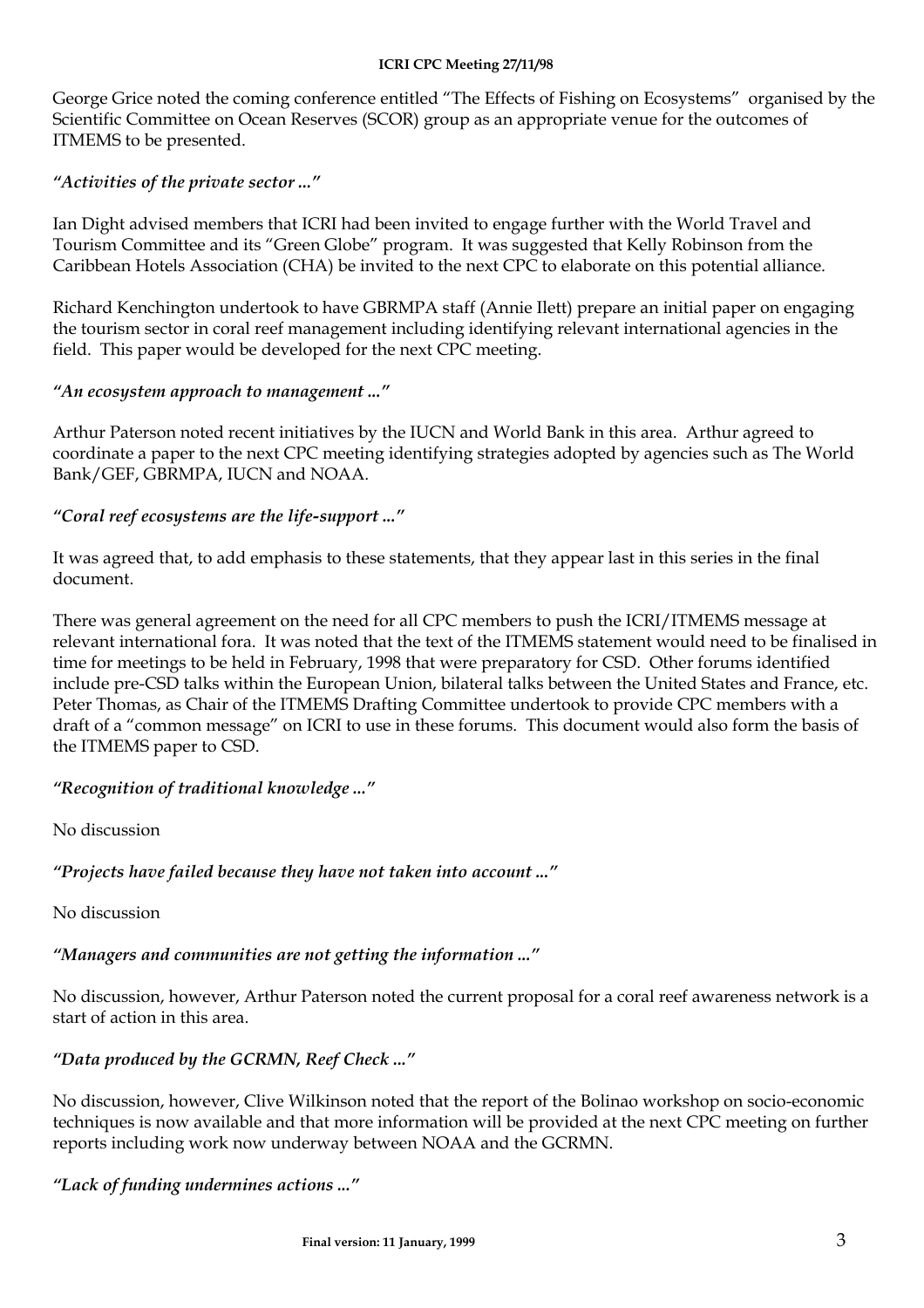#### **ICRI CPC Meeting 27/11/98**

There was discussion on the mechanism for promoting awareness of funding sources and appropriate projects for funding support. Approaches will be made to AusAID (Kenchington), USAID (Paterson) and the World Bank (Hatziolos) for lists of current and proposed projects. It was noted that a similar request should go to DFID. Arthur Paterson undertook to prepare a format for such reports and it was agreed that the reports should be forwarded, electronically to Genevieve Verbrugge, John McManus and Marea Hatziolos.

In relation to regional coordination, members agreed that a strengthened engagement of UNEP was required. Richard Kenchington agreed to communicate the outcomes of ITMEMS direct to senior management of UNEP. It was also agreed that members urge their permanent representatives to UNEP to continue the promotion of ICRI and its regional priorities.

#### **Item 4**

Members discussed the revised version of the 3 page document related to French propositions for the new secretariat and its activities that was distributed to the first CPC meeting on 22 November (Attachment 2).

There was general agreement on the composition of the new committee with a specific statement that France will ensure the best possible representation with funds available. It was agreed that the following be included as members of the CPC:

- The 'original founding' countries
- UNEP Headquarters and each ICRI Regional Coordinator (UNEP Regional Seas Programme ) plus one other government representative from each Region to be decided through consultation between the ICRI Secretariat, Regional Coordinators and CPC Members
- SPREP
- **UNDP**
- UNESCO-IOC
- World Bank and regional banks
- Additional members of the European Union and a representative of the European Commission as appropriate
- Indonesia as the host of the next International Coral Reef Symposium
- Existing NGO members (IUCN, ICLARM) and WWF and CORAL
- The GCRMN.

Members also noted the value in establishing a dialogue between the CPC/Secretariat and various Foundations. It was proposed that this dialogue commence at both the CSD and the next CPC meeting. Stephen Colwell agreed to approach several United States-based Foundations with a view to having representation at the next CPC meeting.

The calendar of events proposed by France was discussed and agreed by members.

The orientation of activities of the new committee was discussed. There was agreement on all suggestions, with the more immediate activities given greater emphasis. Related to ICRI focal national points, it was suggested that a draft list be prepared by IOC as a basis for discussion.

Discussion of a coral reef awareness Network was agreed as a topic for the next CPC meeting. Steve Colwell of CORAL was asked to prepare a report of what is currently in place and what needs to done to develop an international network under ICRI. A request was made to ICRI CPC partners to provide information to CORAL before the next meeting.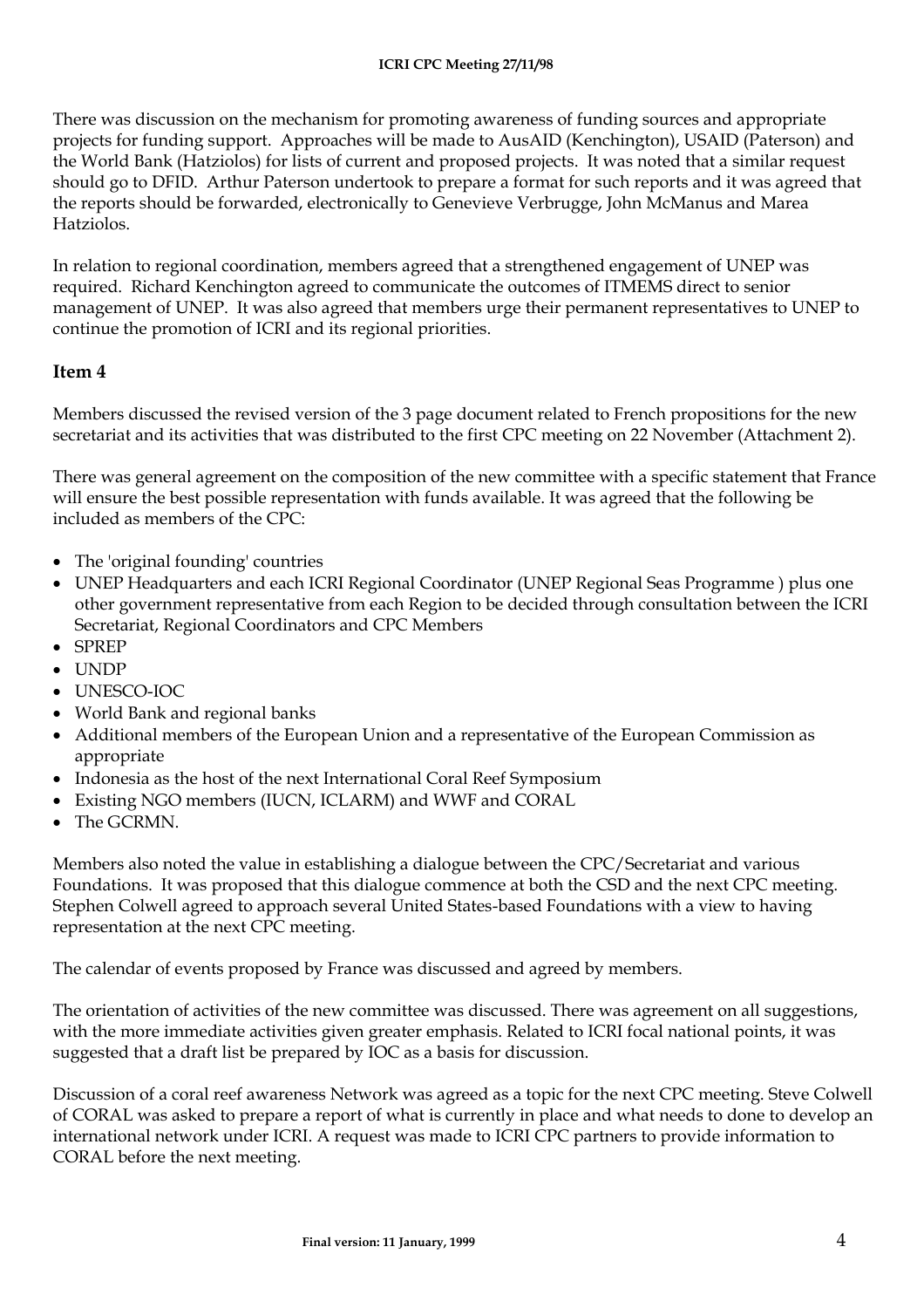#### **Item 5**

Arthur Paterson tabled a statement that he suggested be presented by CPC government representatives to the current meeting of the World Heritage Committee meeting in Kyoto, Japan. Members agreed to a revised text a copy of which is at Attachment 3.

Clive Wilkinson tabled several reports of the GCRMN including The Status of Coral Reefs of the World: 1998 and the GCRMN Annual Report. The Status report was requested in the Framework for Action from the Dumaguete meeting in 1995 and includes a summary of coral bleaching in 1998 that was requested at the CPC meeting in Singapore, June 1998. Copies were distributed during ITMEMS and are also available from the GCRMN Coordinator.

Clive Wilkinson also noted that funding for central coordination of ICRI and the GCRMN is a continuing problem. There is a need to seek funds from a range of sponsors including private sector (tourist and travel industry), agencies and banks, and country donors. He also noted that SACEP (Prasantha A.) will host a Regional Seas person to market ICRI and related activities. SACEP wishes to continue to assist the hosting of a GCRMN regional coordinator, Jason Rubens and strongly supports the continuation of the DFID GCRMN project for further 2 years beyond March 1999.

Members also noted the current proposals being developed by ICLARM/UNEP and others for a four year project aimed at progressing coral reef awareness and cation on a global scale. Members look forward to a closer involvement of the CPC in the process.

## **Next Meeting**

Members discussed and agreed to the calendar of events proposed by France. It was agreed that the next meeting of the ICRI CPC would take place in the week of 15 March, 1999.